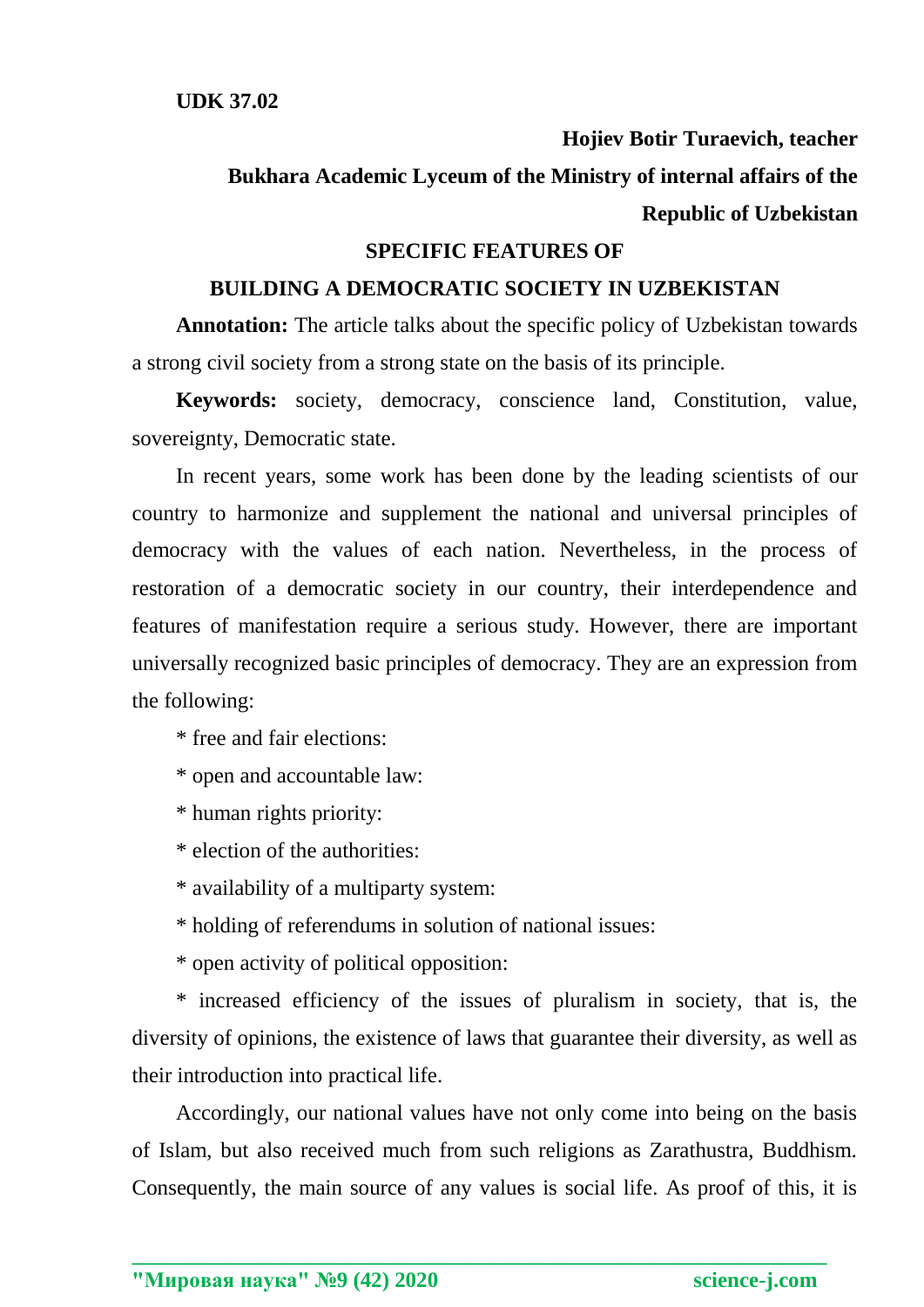now possible to recognize that many historically religious-related values in our country have changed their religious content into secular, national values. By the way, in the restoration of a democratic society, religion will not always be his supporter. In particular, it is necessary to analyze the position of this factor separately, at a time when attempts to use Islam ideas and views in the current difficult transition period have been intensified with a radical anti-Semitism. One of our achievements in the years of independence is the restoration of historical, national and moral values and traditions, the role and importance of our holy religion in the spiritual rise of society. At the same time, aggressive fanatical forces, taking advantage of the fact that the religion of Islam is a sacred value for our people, seek to intimidate Uzbekistan on the path of democratic and educational development". In the following years, the use of anti-Islamic targets on a global scale has been demonstrated by obvious examples.

The values that form the basis of national principles in the restoration of democratic society in Uzbekistan have a special place. It is necessary to summarize the views and opinions of scientists of a number of countries in the circle of national and universal values. The legal democratic state and open civil society, which are being restored in Uzbekistan, along with universal values, are based on our national values. When it is said that "value", we must understand the set of phenomena of the blessings of nature and society that serve the interests and purposes of the nation and social groups that are significant to man and humanity and are therefore appreciated and appreciated by them. There is a definition of" values – a complex of values, relationships, circumstances, material things and spiritual wealth among people in society, among which there is a reputation, attention, respect, prestige, people of importance." The object of the concept of universal value is that social relations and processes are a society that generalizes the continuous life and way of life of mankind. In fact, in the concept of "universality" the life and maturity of a person breed, whose values are part of a living nature, its historical development must find its expression in importance for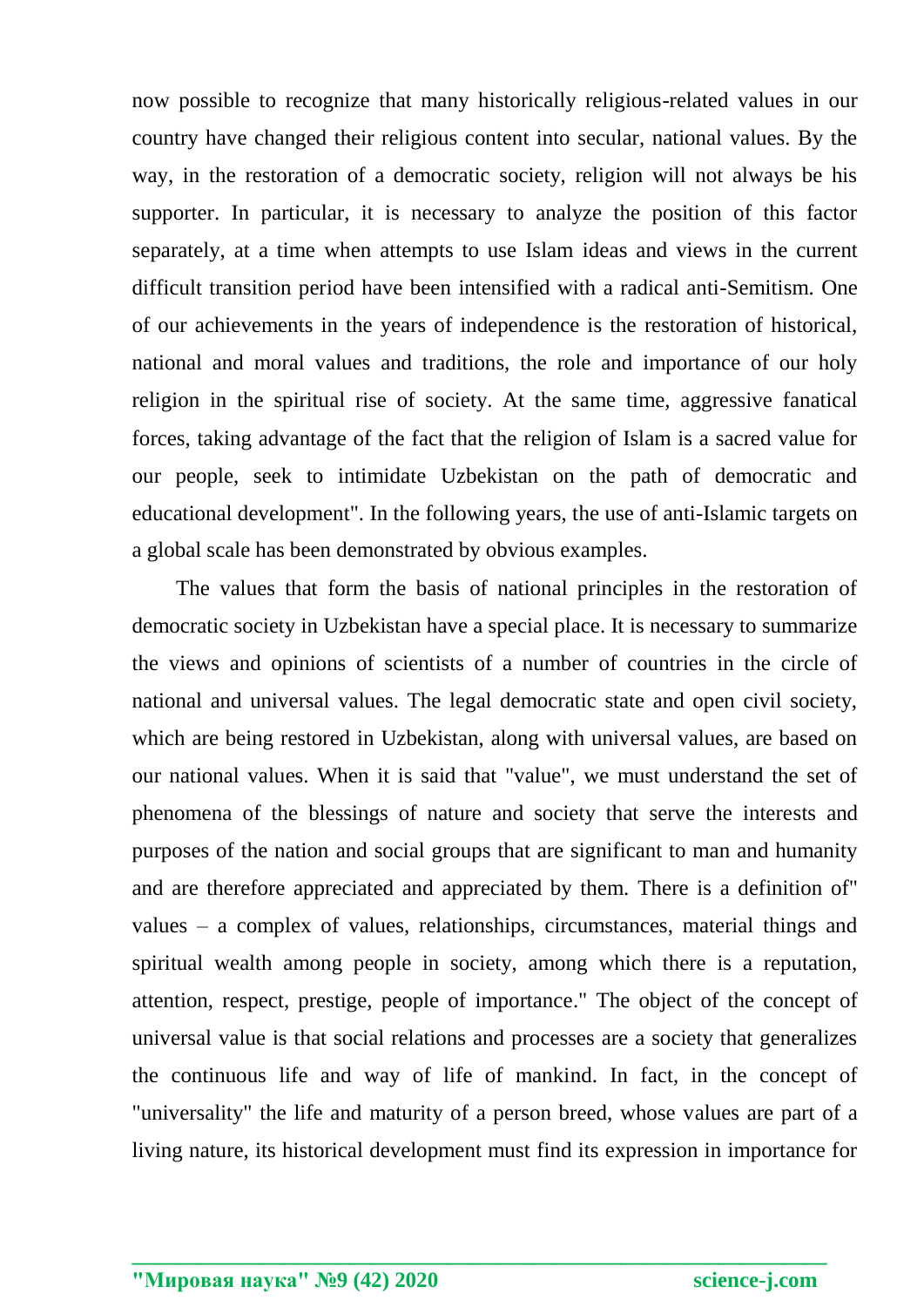political and other units. It means that society, which is the most common community of mankind, is only the creator and sustainer of universal values.

Democratic values are manifested in certain conditions in local national, regional and universal forms. Consequently, not every society can imagine its prospects without developing and strengthening its spiritual and moral values in the minds of people. The spiritual heritage of the cultural values of the peoples for thousands of years served as a source of strong spirituality for the peoples of the East. Consequently, the essence and significance of each value is determined on the basis of the possibilities of influencing the social and spiritual development of the scientific generalization of the knowledge of the phenomena of Nature Society and the spiritual scientist.

Democratic society cannot be restored without universal and national values. When thinking about values, it is necessary to refer to its two components. First of all, a special analysis of the active activity of a person in relation to the object world is required. The concept of universal values includes values, in which the material and spiritual environment is inherited from the transition to the formation of new values, in which the development of living conditions and Succession takes place, while the spirit of the era is the basis for new social needs and progress. The main task of universal values is the knowledge of the universe and the important factor of its practical transformation.

National values are those aspects and characteristics that are important and significant to the nation. There is no nation without its own national value. The degradation of the nation is the degradation of national value. National values the history of the nation the future of the way of life the social strata of the generations that made up it the national consciousness is manifested in inextricably linked with language spirituality and culture. National values are not only one of the spiritual foundations that strengthen the independence of our country, but also the main source of building a democratic fair legal state and civil society. The national values of the peoples of Central Asia, inherited from centuries to centuries, were formed in a long historical process and experienced many heavy trials. In fact, the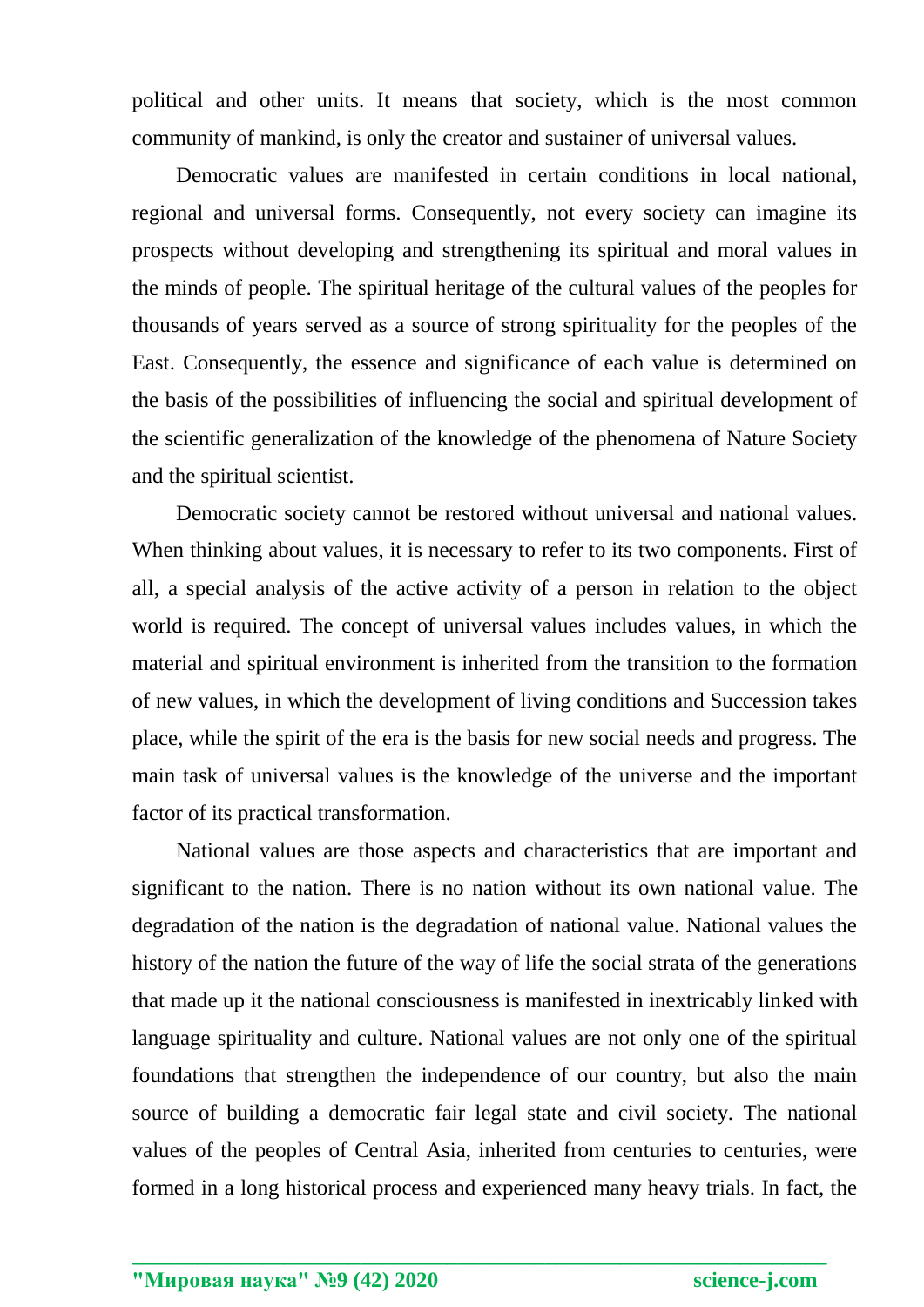peoples of our region have created Central Asian civilization for more than 3000 years. The peculiarities of the peoples of Central Asia in national values can be attributed to the following:

\* respect for birthplace and native land:

\* loyalty to the memory of ancestors:

\* respect for adults respect for young people:

\* responsibility in human circulation:

\* worry is the priority vs patience of temperance.

It is known that democratic values are formed under certain conditions. Therefore, they are manifested in the universal content of the local national regional. National values are not some kind of irreplaceable phenomena. The improvement of the social economic spiritual life associated with the development of the nation will make it possible for national values to also develop with the change of living and working conditions. Each value is not only the product of conditions and needs of a certain concrete period, but also its reflection. In this regard, before assessing the place of values in decision - making with democratic principles, it is necessary to pay special attention to two factors: the first-the exact historical conditions under which one values arose, the second-the opportunities and needs inherent in those periods. It is also necessary to examine the issues of succession, whether universal democratic values are regional values or national values - what harmony exists between them based on what ground needs it. These cases are an important condition for building a democratic society in Uzbekistan.

In the national consciousness of each nation there are some basic aspects that have historically formed that are characteristic and compatible with this nation, it is not possible that it expresses the character of the mentality of the spirituality of this people and that they do not leave their traces in the political system of the country. Recognizing that democracy, which has become a universal value, is important and important for all, its decision-making on the basis of the national and spiritual spirit of each people and not recognizing it as a universal phenomenon, does not detract from the logic of democratic development to the development of the aspect.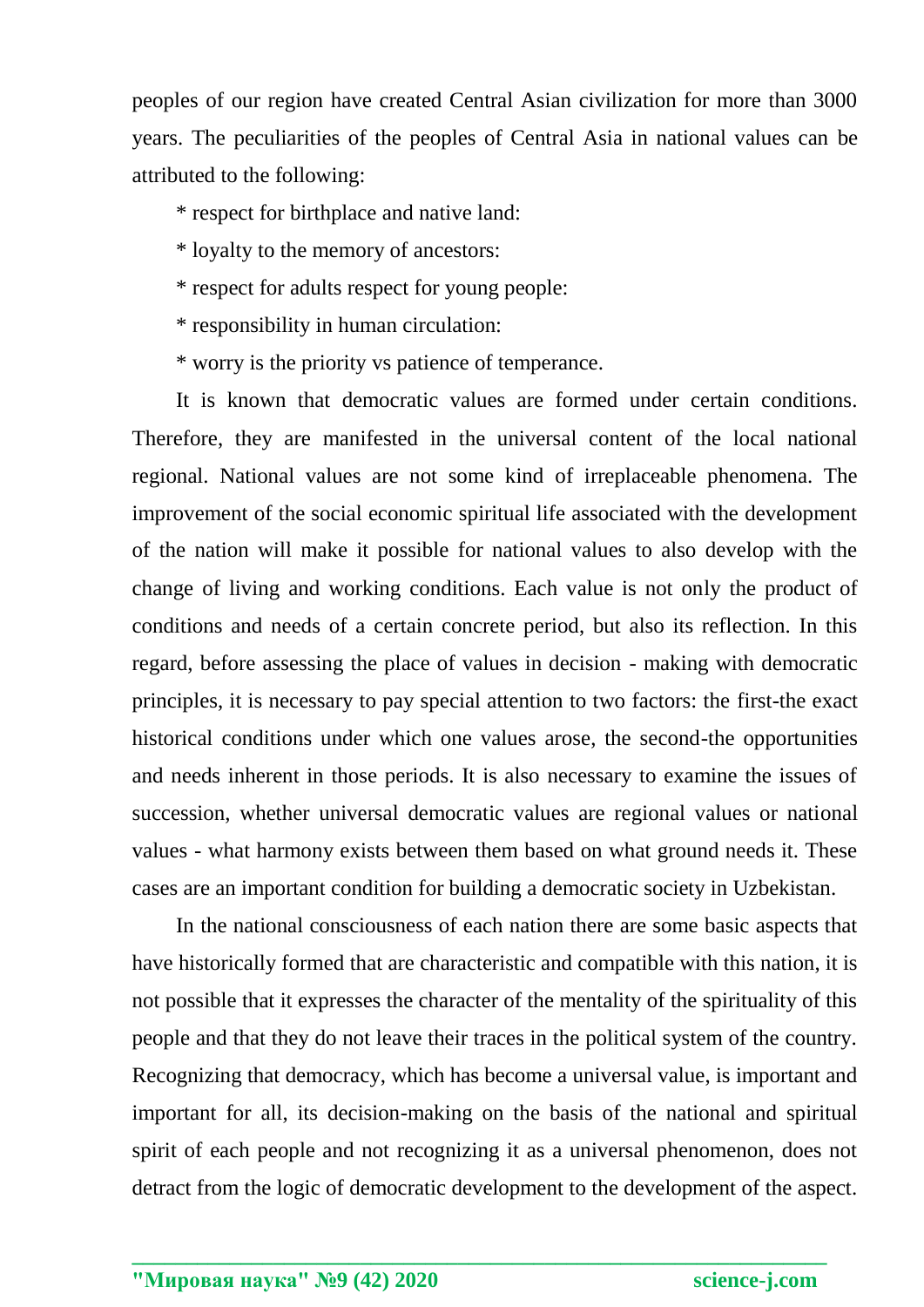No matter how universal democracy is, its basis is the national-spiritual values, the national spirit, which provides it with the diversity that enriches it, which gives it spiritual strength. Democracy contradicts its essence when it does not rely on it, if it does not take into account the national spirit.

Universal values are not the side of what a person's spiritual and social perfection is separated from others individually. Universal values are a generalized expression of national and regional values. Universal values are formed and developed on the basis of values inherent in all mankind. They also serve the convergence and development of all national values.

These values consist of achievements in the field of science, technology, culture, development of social production relations, legislation of democracy, stabilization of Justice, obtained by mankind as a whole, and their rational use serves to transform the Republic into one of the developed countries of the world. Allowing any retreat, national restriction and calendaring in this regard can lead to enormous losses.

Another of the regional values of great social and educational importance is public opinion. Public opinion is an expression of closeness, mutual respect between people, a value that can be widely used.

In summary, values are material, spiritual wealth, formed and developed in the process of historical development of society, positively affecting social progress both in the past, in the present and in the future, absorbed into the consciousness of people and acquired a positive significance. From this point of view, historical experience, the inheritance of traditions – all this should be renewed-new, the upbringing of generation should become values.

## **References:**

1. Анхайер Хельмут. Гражданское обхество и «третий сектор». "Deutschland" журнали, 2000, №5.

2. Гегель Г. В. Философия права. – Москва: Мусль, 1990.

3. Жалилов Ш. Кучли давлатдан — кучли жамият сари: Тажриба, таҳлил, амалиёт. — Т.: «Ўзбекистон», 2001,